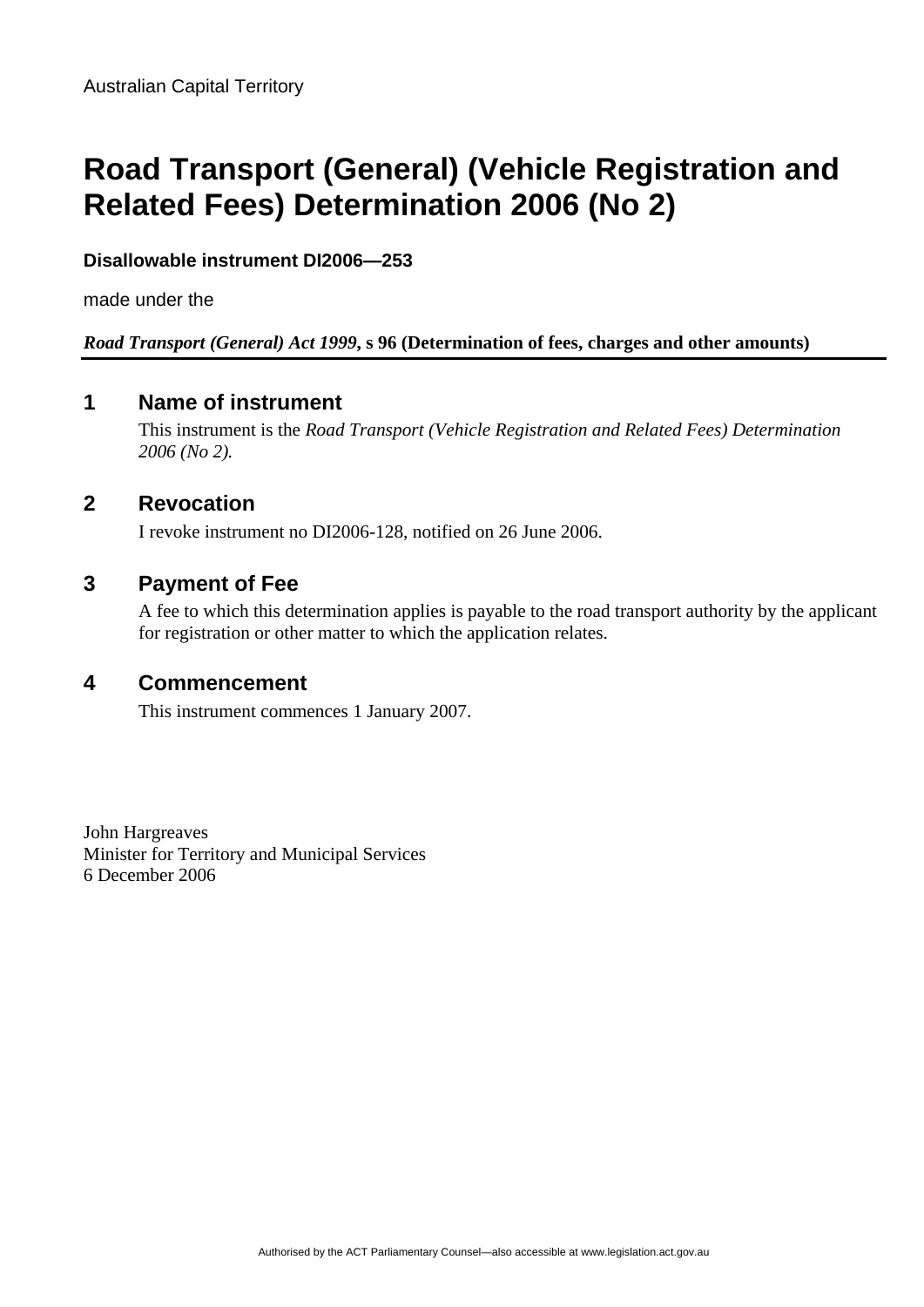| <b>Item</b><br>No. | Matter for which fee is payable                                                                                                                                                                                                                                            | Fee<br>payable to<br>31/12/2006<br>inclusive.<br>\$ | Fee<br>payable<br>from<br>01/01/2007<br>inclusive.<br>\$ |
|--------------------|----------------------------------------------------------------------------------------------------------------------------------------------------------------------------------------------------------------------------------------------------------------------------|-----------------------------------------------------|----------------------------------------------------------|
|                    | <b>PARTA</b>                                                                                                                                                                                                                                                               |                                                     |                                                          |
|                    | For vehicles described on the register as passenger or goods<br>carrying motor vehicles and with a GVM (refer Dictionary,<br>Road Transport (Vehicle Registration) Act 1999) up to 4.5<br>tonnes, private registration or renewal of private registration<br>for 12 months |                                                     |                                                          |
| 1.                 | for a vehicle with a tare weight of 975kg or less                                                                                                                                                                                                                          | 190                                                 | 190                                                      |
| 2.                 | for a vehicle with a tare weight of more than 975kg and less<br>than $1155kg$                                                                                                                                                                                              | 210                                                 | 210                                                      |
| 3.                 | for a vehicle with a tare weight of 1155kg or more and less<br>than 1505kg                                                                                                                                                                                                 | 238                                                 | 238                                                      |
| 4.                 | for a vehicle with a tare weight of 1505kg or more and less<br>than 2505kg                                                                                                                                                                                                 | 346                                                 | 346                                                      |
| 5.                 | for a vehicle with a tare weight of 2505kg or more and less<br>than 2795kg                                                                                                                                                                                                 | 526                                                 | 526                                                      |
| 6.                 | for a vehicle with a tare weight of 2795kg or more and less<br>than or equal to 4500kg                                                                                                                                                                                     | 535                                                 | 535                                                      |
|                    | For vehicles described on the register as passenger or goods<br>carrying motor vehicles, with a GVM of 4.5 tonnes or less,<br>business registration or renewal of business registration for 12<br>months                                                                   |                                                     |                                                          |
| 7.                 | for a vehicle with a tare weight of 975kg or less                                                                                                                                                                                                                          | 287                                                 | 287                                                      |
| 8.                 | for a vehicle with a tare weight of more than 975kg and less<br>than $1155kg$                                                                                                                                                                                              | 318                                                 | 318                                                      |
| 9.                 | for a vehicle with a tare weight of 1155kg or more and less<br>than $1505kg$                                                                                                                                                                                               | 366                                                 | 366                                                      |
| 10.                | for a vehicle with a tare weight of 1505kg or more and less<br>than 4500kg                                                                                                                                                                                                 | 535                                                 | 535                                                      |
|                    | For vehicles described on the register as tow trucks, with a<br>GVM of 4.5t or less, registration or renewal of registration for<br>12 months                                                                                                                              |                                                     |                                                          |
| 11.                | for a vehicle with a tare weight of 975kg or less                                                                                                                                                                                                                          | 169                                                 | 169                                                      |
| 12.                | for a vehicle with a tare weight of more than 975kg and less<br>than $1155kg$                                                                                                                                                                                              | 184                                                 | 184                                                      |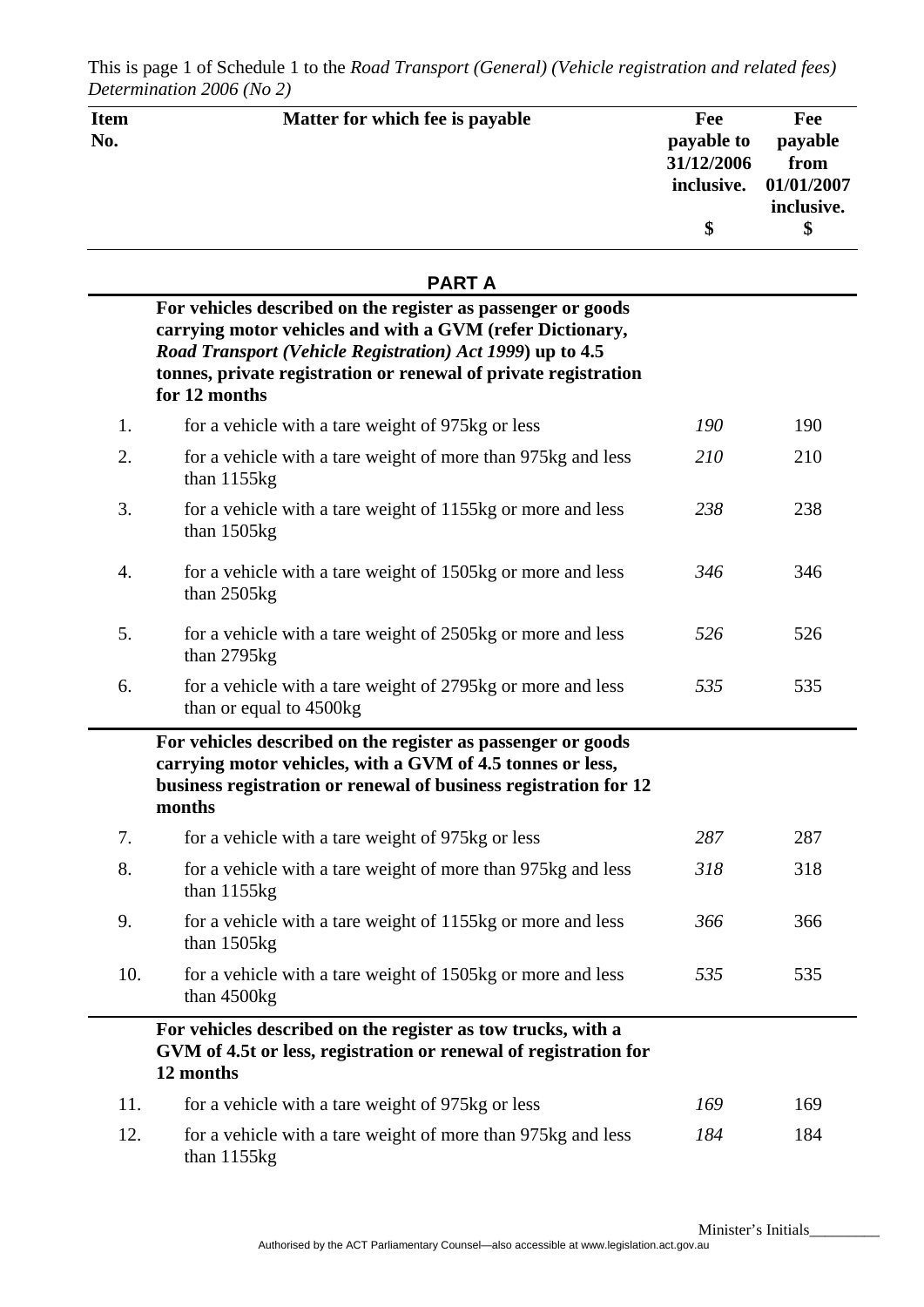| <b>Item</b><br>No. | Matter for which fee is payable                                                                                                                                                  | Fee<br>payable to<br>31/12/2006<br>inclusive. | Fee<br>payable<br>from<br>01/01/2007<br>inclusive. |
|--------------------|----------------------------------------------------------------------------------------------------------------------------------------------------------------------------------|-----------------------------------------------|----------------------------------------------------|
|                    |                                                                                                                                                                                  | \$                                            | \$                                                 |
| 13.                | for a vehicle with a tare weight of 1155kg or more and less<br>than 1505kg                                                                                                       | 207                                           | 207                                                |
| 14.                | for a vehicle with a tare weight of 1505kg or more and less<br>than 4500kg                                                                                                       | 292                                           | 292                                                |
|                    | For vehicles described on the register as tractors with a GVM<br>of 4.5t or less, registration or renewal of registration for 12<br>months                                       |                                               |                                                    |
| 15.                | for a vehicle with a tare weight of 2000kg or less                                                                                                                               | 105                                           | 105                                                |
| 16.                | for a vehicle with a weight of more than 2000kg and less than<br>4000kg                                                                                                          | 175                                           | 175                                                |
| 17.                | for a vehicle with a tare weight of 4000kg or more and less<br>than or equal to 4500kg                                                                                           | 399                                           | 399                                                |
|                    | For vehicles described on the register as motor implements<br>(bulldozers, backhoes, agriculture machinery, cranes),<br>registration or renewal of registration for 12 months    |                                               |                                                    |
| 18.                | for a vehicle with a weight of 975kg or less                                                                                                                                     | 78                                            | 78                                                 |
| 19.                | for a vehicle with a tare weight of more than 975kg and less<br>than $1155kg$                                                                                                    | 82                                            | 82                                                 |
| 20.                | for a vehicle with a tare weight of 1155kg or more and less<br>than 1505kg                                                                                                       | 87                                            | 87                                                 |
| 21.                | for a vehicle with a tare weight of 1505kg or more and less<br>than 4500kg                                                                                                       | 107                                           | 107                                                |
|                    | For vehicles described on the register as veteran, vintage or<br>historic (VVH) vehicles, registration or renewal of registration<br>for 12 months                               |                                               |                                                    |
| 22.                | motor vehicle registered as a veteran, vintage or historic<br>vehicle                                                                                                            | 34                                            | 34                                                 |
|                    | For motorbikes, registration or renewal of registration for 12<br>months                                                                                                         |                                               |                                                    |
| 23.                | motorbike with an engine capacity up to and including 100ml                                                                                                                      | 80                                            | 80                                                 |
| 24.                | motorbike with an engine capacity over 100ml                                                                                                                                     | 80                                            | 80                                                 |
|                    | For trailers - goods carrying and fixed load trailers<br>(equipment trailers and caravans) with a GVM up to 4.5<br>tonnes, registration or renewal of registration for 12 months |                                               |                                                    |
| 25.                | trailer with a tare weight of 250kg or less                                                                                                                                      | 53                                            | 53                                                 |
|                    |                                                                                                                                                                                  | Minister's Initials                           |                                                    |

Authorised by the ACT Parliamentary Counsel—also accessible at www.legislation.act.gov.au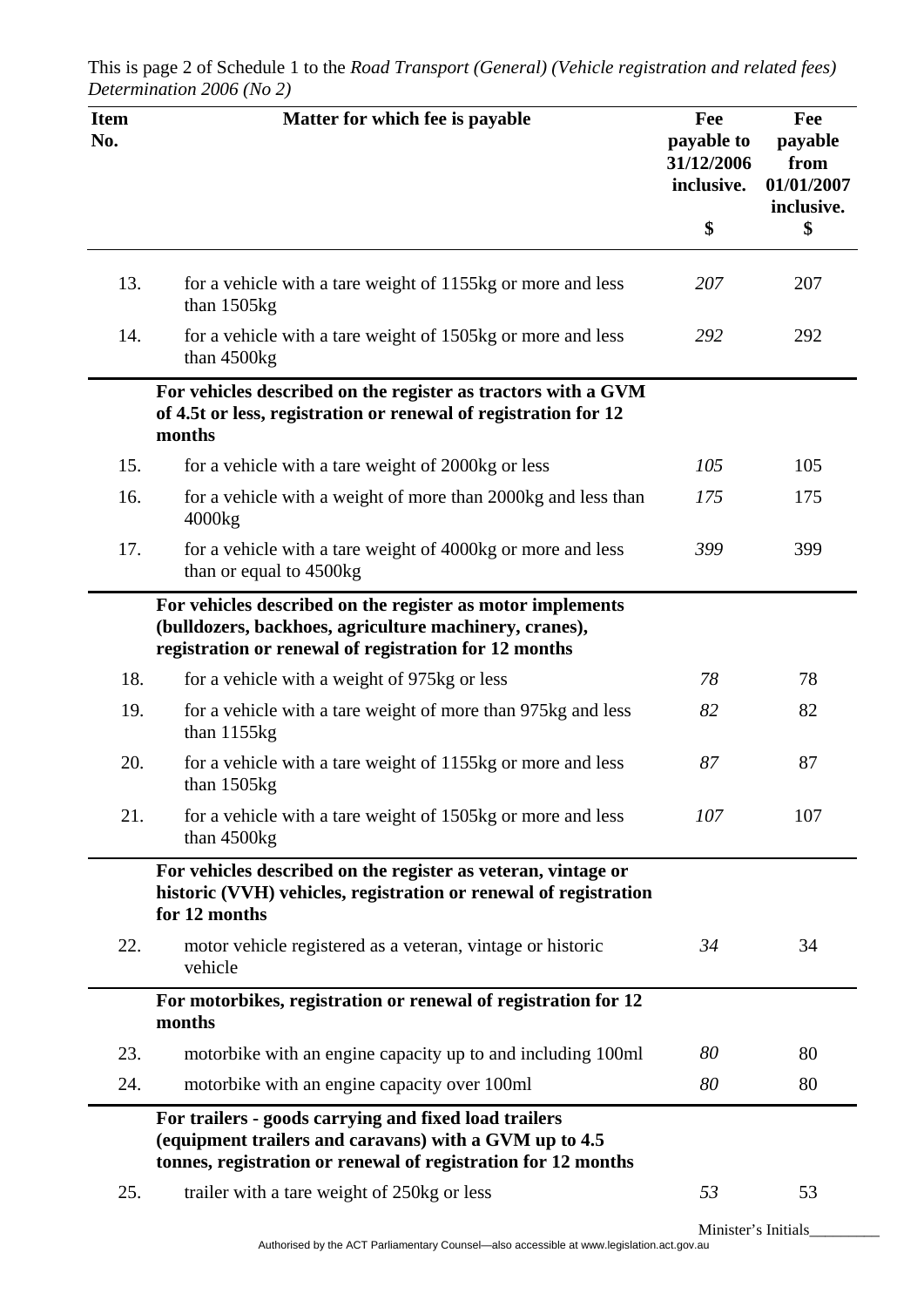| <b>Item</b><br>No. | Matter for which fee is payable                                                          | Fee<br>payable to<br>31/12/2006<br>inclusive. | Fee<br>payable<br>from<br>01/01/2007<br>inclusive. |
|--------------------|------------------------------------------------------------------------------------------|-----------------------------------------------|----------------------------------------------------|
|                    |                                                                                          | \$                                            | \$                                                 |
| 26.                | for a trailer with a tare weight of more than 250kg and less<br>than 765kg               | 135                                           | 135                                                |
| 27.                | for a trailer with a tare weight of 765kg or more and less than<br>976 <sub>kg</sub>     | 206                                           | 206                                                |
| 28.                | for a trailer with a tare weight of 976kg or more and less than<br>1155kg                | 226                                           | 226                                                |
| 29.                | for a vehicle with a tare weight of 1155kg or more and less<br>than 1505kg               | 254                                           | 254                                                |
| 30.                | for a trailer with a tare weight of 1505kg or more and less than<br>2500 <sub>kg</sub>   | 362                                           | 362                                                |
| 31.                | for a trailer with a tare weight of 2500kg or more and less than<br>$2505$ <sub>kg</sub> | 553                                           | 553                                                |
| 32.                | for a trailer with a tare weight of 2505kg or more and less than<br>2795kg               | 873                                           | 873                                                |
| 33.                | for a trailer with a tare weight of 2795kg or more and less than<br>3055kg               | 986                                           | 986                                                |
| 34.                | for a trailer with a tare weight of 3055kg or more and less than<br>3305 <sub>kg</sub>   | 1,075                                         | 1,075                                              |
| 35.                | for a trailer with a tare weight of 3305kg or more and less than<br>3565kg               | 1,164                                         | 1,164                                              |
| 36.                | for a trailer with a tare weight of 3565kg or more and less than<br>3815kg               | 1,247                                         | 1,247                                              |
| 37.                | for a trailer with a tare weight of 3815kg or more and less than<br>4065kg               | 1,338                                         | 1,338                                              |
| 38.                | for a trailer with a tare weight of 4065kg or more and less than<br>4325kg               | 1,423                                         | 1,423                                              |
| 39.                | for a trailer with a tare weight of 4325kg or more and up to<br>4500kg                   | 1,512                                         | 1,512                                              |

This is page 3 of Schedule 1 to the *Road Transport (General) (Vehicle registration and related fees) Determination 2006 (No 2)*

#### *REGISTRATION PERIODS LESS THAN 12 MONTHS*

*Where registration is issued for any period other than 12 months, the fee payable shall be:* 

- *1. if the registration period is an exact number of months, the amount calculated using the formula A/12 x M where A is 12-month registration fee and M is the number of months of registration; or*
- *2. if the registration period is not an exact number of months, the amount calculated using the formula A/356 x N where A is 12-month registration fee and N is the number of days of the registration period;*

*plus any other fee specified in this schedule applicable to the registration e.g. surcharge for short-term registration (Item 46)*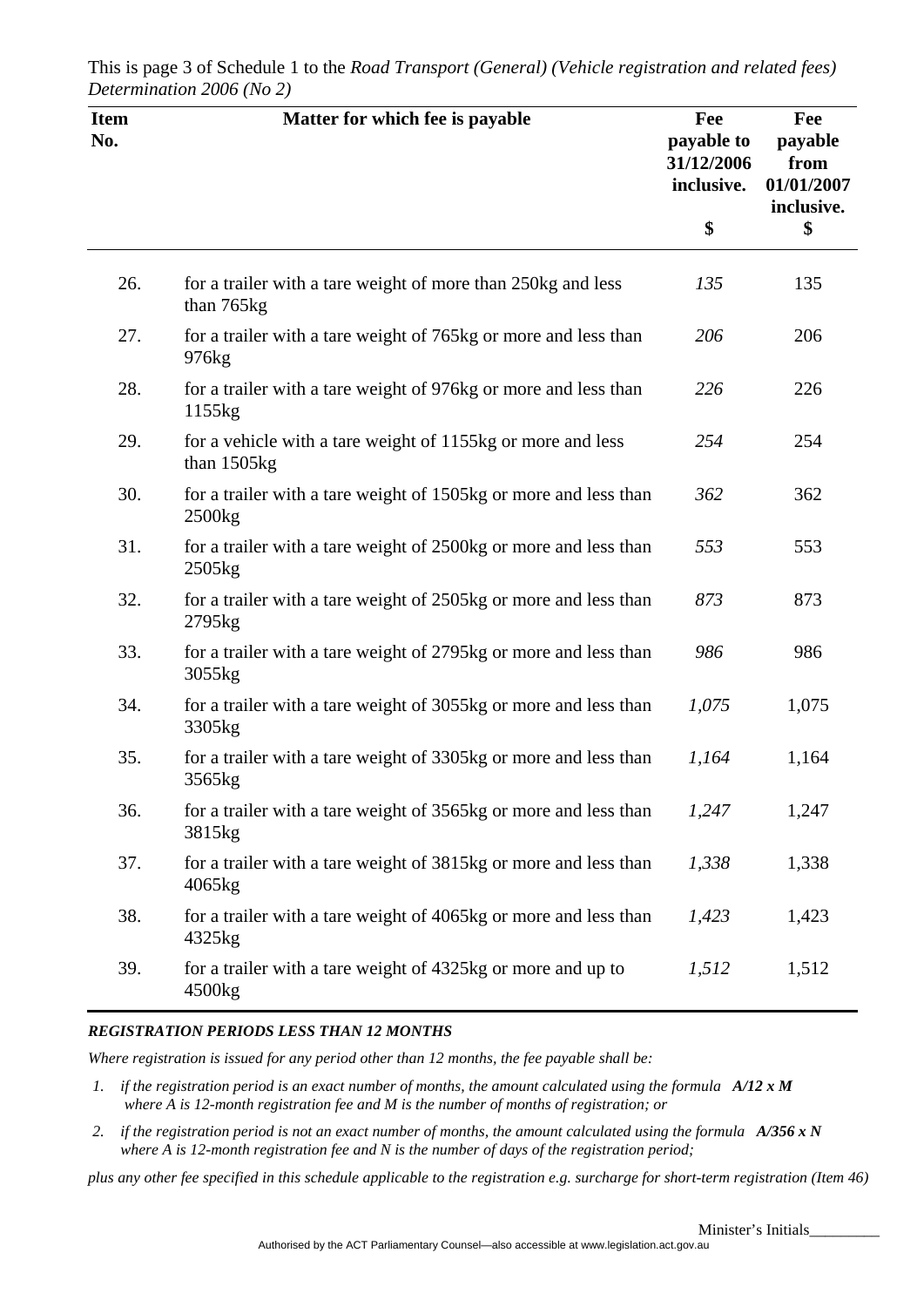This is page 4 of Schedule 1 to the *Road Transport (General) (Vehicle registration and related fees) Determination 2006 (No 2)*

| <b>Item</b> | Matter for which fee is payable | Fee        | Fee                   |
|-------------|---------------------------------|------------|-----------------------|
| No.         |                                 | payable to | payable               |
|             |                                 | 31/12/2006 | from                  |
|             |                                 |            | inclusive. 01/01/2007 |
|             |                                 |            | inclusive.            |
|             |                                 | \$         | \$                    |

The charges payable in respect of the registration (establishment or renewal) of a vehicle of a kind listed in Part 2 of the Schedule to the *Road Transport Charges (Australian Capital Territory) Act 1993* (the Act) are set by the National Transport Commission in accordance with subsection 3A of the Act, *Increase of amounts of registration charge.* 

|     | For vehicles described on the register as trucks with a GVM<br>exceeding 4.5 tonnes, registration or renewal of registration for<br>12 months |       |       |
|-----|-----------------------------------------------------------------------------------------------------------------------------------------------|-------|-------|
| 40. | for a truck (type 1) with 2 axles                                                                                                             | 343   | 343   |
| 41. | for a truck (type 1) with 3 axles                                                                                                             | 686   | 686   |
| 42. | for a truck (type 1) with $4$ axles                                                                                                           | 1,029 | 1,029 |
| 43. | for a truck (type 1) with 5 axles                                                                                                             | 1,029 | 1,029 |
| 44. | for a truck (type 2) with 2 axles                                                                                                             | 572   | 572   |
| 45. | for a truck (type 2) with 3 axles                                                                                                             | 914   | 914   |
| 46. | for a truck (type 2) with 4 axles                                                                                                             | 2,285 | 2,285 |
| 47. | for a truck (type 2) with 5 axles                                                                                                             | 2,285 | 2,285 |
| 48. | for a short combination truck with 2 axles                                                                                                    | 629   | 629   |
| 49. | for a short combination truck with 3 axles                                                                                                    | 2,285 | 2,285 |
| 50. | for a short combination truck with 4 axles                                                                                                    | 2,285 | 2,285 |
| 51. | for a short combination truck with 5 axles                                                                                                    | 2,285 | 2,285 |
| 52. | for a medium combination truck with 2 axles                                                                                                   | 4,342 | 4,342 |
| 53. | for a medium combination truck with 3 axles                                                                                                   | 4,342 | 4,342 |
| 54. | for a medium combination truck with 4 axles                                                                                                   | 4,684 | 4,684 |
| 55. | for a medium combination truck with 5 axles                                                                                                   | 4,684 | 4,684 |
| 56. | for a long combination truck with 2 axles                                                                                                     | 5,998 | 5,998 |
| 57. | for a long combination truck with 3 axles                                                                                                     | 5,998 | 5,998 |
| 58. | for a long combination truck with 4 axles                                                                                                     | 5,998 | 5,998 |
| 59. | for a long combination truck with 5 axles                                                                                                     | 5,998 | 5,998 |

**PART B**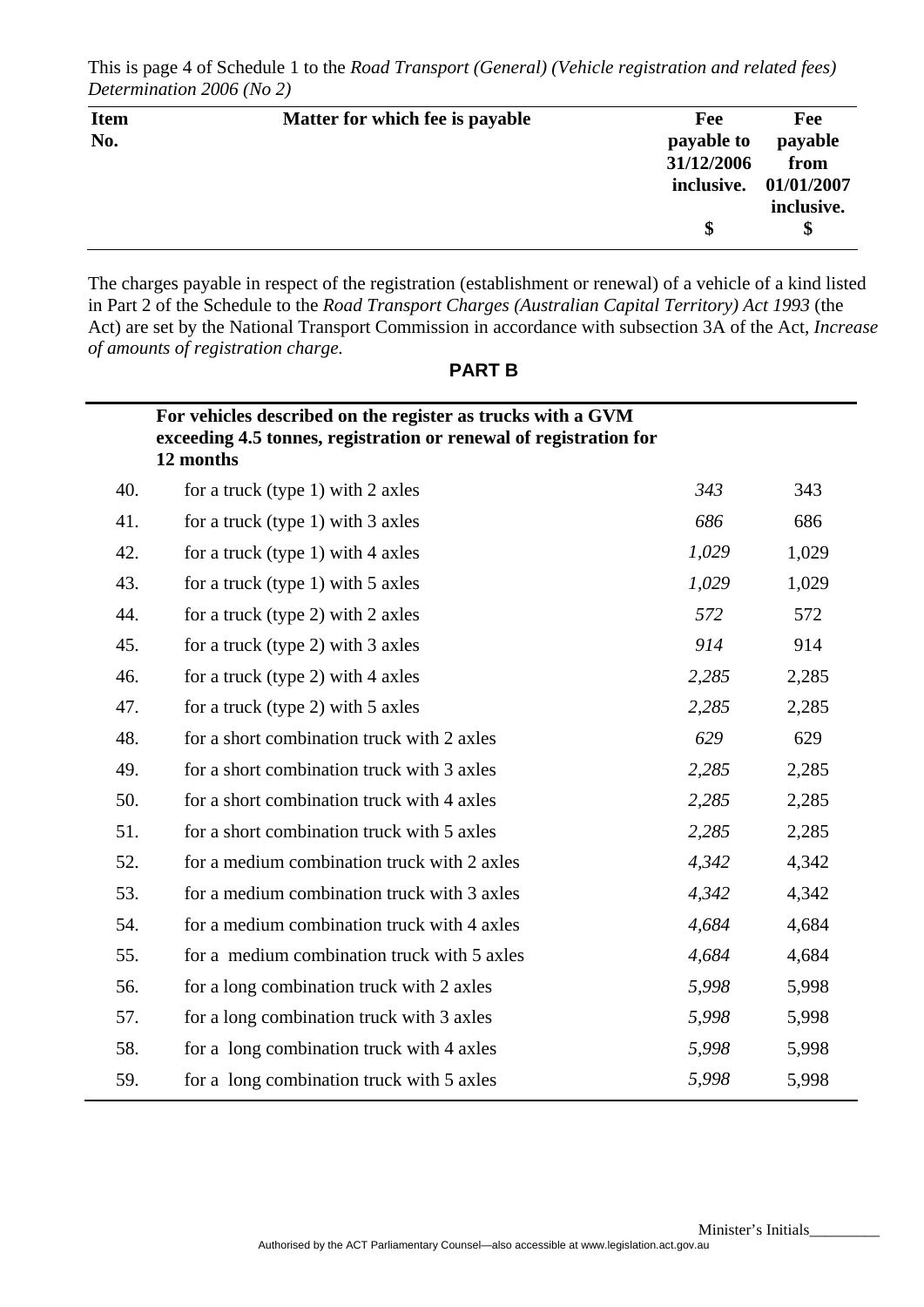| <b>Item</b><br>No. | Matter for which fee is payable                                                                                                                               | Fee<br>payable to<br>31/12/2006<br>inclusive.<br>\$ | Fee<br>payable<br>from<br>01/01/2007<br>inclusive.<br>\$ |
|--------------------|---------------------------------------------------------------------------------------------------------------------------------------------------------------|-----------------------------------------------------|----------------------------------------------------------|
|                    | For vehicles described on the register as prime mover with<br>a GVM exceeding 4.5 tonnes, registration or renewal of<br>registration for 12 months            |                                                     |                                                          |
| 60.                | for a short combination prime mover with 2 axles                                                                                                              | 1,485                                               | 1,485                                                    |
| 61.                | for short combination prime mover with 3 axles                                                                                                                | 3,883                                               | 3,883                                                    |
| 62.                | for short combination prime mover with 4 axles                                                                                                                | 5,025                                               | 5,025                                                    |
| 63.                | for short combination prime mover with 5 axles                                                                                                                | 5,025                                               | 5,025                                                    |
| 64.                | for B-double prime mover with 2 axles                                                                                                                         | 4,569                                               | 4,569                                                    |
| 65.                | for B-double prime mover with 3 axles                                                                                                                         | 5,711                                               | 5,711                                                    |
| 66.                | for B-double prime mover with 4 axles                                                                                                                         | 6,283                                               | 6,283                                                    |
| 67.                | for B-double prime mover with 5 axles                                                                                                                         | 6,283                                               | 6,283                                                    |
| 68.                | for road train prime mover with 2 axles                                                                                                                       | 5,711                                               | 5,711                                                    |
| 69.                | for road train prime mover with 3 axles                                                                                                                       | 5,711                                               | 5,711                                                    |
| 70.                | for road train prime mover with 4 axles                                                                                                                       | 6,283                                               | 6,283                                                    |
| 71.                | for road train prime mover with 5 axles                                                                                                                       | 6,283                                               | 6,283                                                    |
|                    | For vehicles described on the register as load carrying<br>trailers with a GVM exceeding 4.5 tonnes, registration or<br>renewal of registration for 12 months |                                                     |                                                          |
|                    | Load Carrying Trailers calculated using the formula:<br>\$n x number of axles                                                                                 | $n = 343$                                           | $n = 343$                                                |
| 72.                | for a load carrying trailer with 1 axle                                                                                                                       | 343                                                 | 343                                                      |
| 73.                | for a load carrying trailer with 2 axles                                                                                                                      | 686                                                 | 686                                                      |
| 74.                | for a load carrying trailer with 3 axles                                                                                                                      | 1,029                                               | 1,029                                                    |
| 75.                | for a load carrying trailer with 4 axles                                                                                                                      | 1,372                                               | 1,372                                                    |
| 76.                | for a load carrying trailer with 5 axles                                                                                                                      | 1,715                                               | 1,715                                                    |
|                    | For vehicles described on the register as a bus with a GVM<br>exceeding 4.5 tonnes, registration or renewal of registration<br>for 12 months                  |                                                     |                                                          |
| 77.                | for a bus (type 1) with 2 axles                                                                                                                               | 343                                                 | 343                                                      |
| 78.                | for a bus (type 2) with 2 axles                                                                                                                               | 572                                                 | 572                                                      |
| 79.                | for a bus (type 2) with 3 axles                                                                                                                               | 1,428                                               | 1,428                                                    |

This is page 5 of Schedule 1 to the *Road Transport (General) (Vehicle registration and related fees) Determination 2006 (No 2)*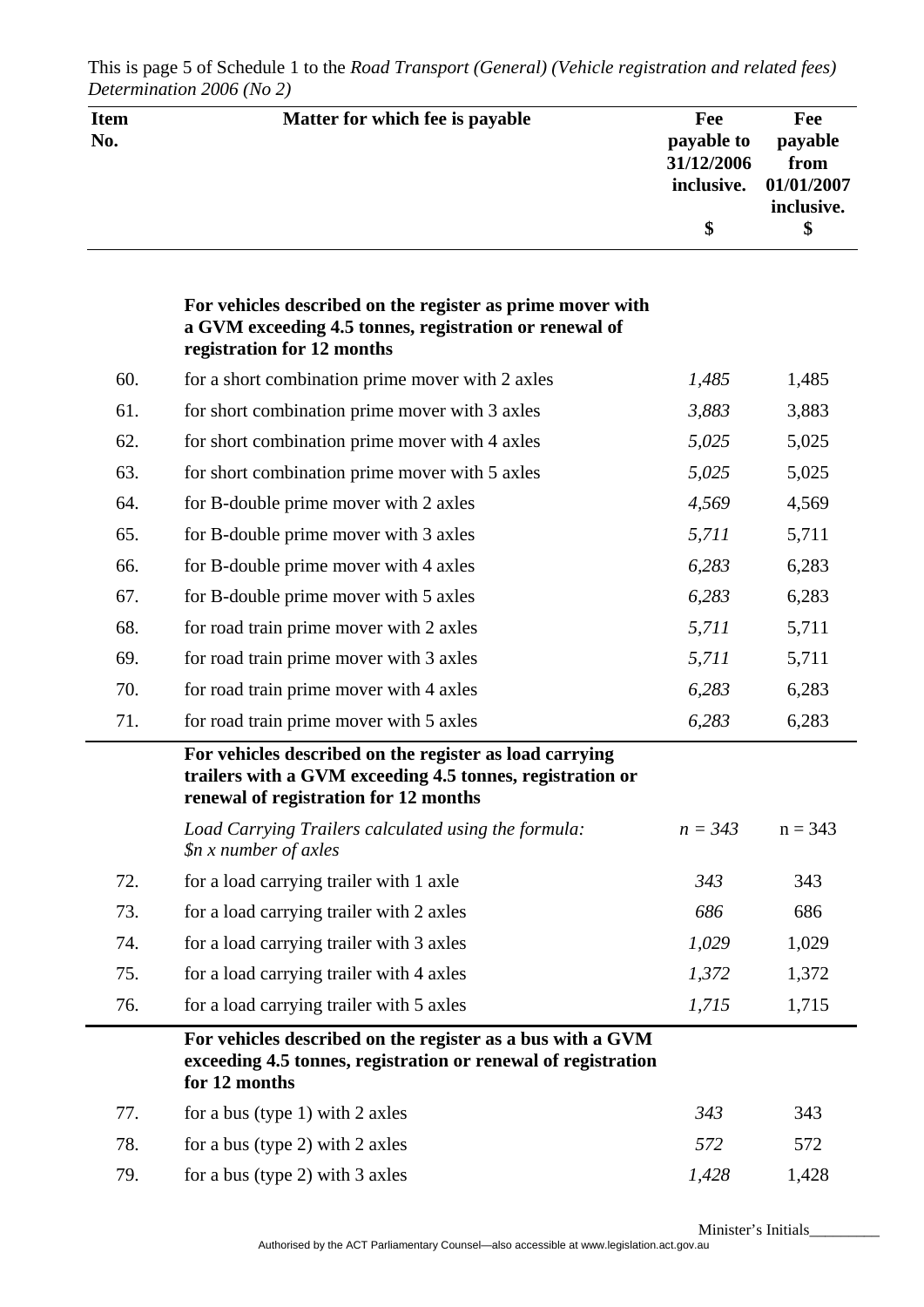| <b>Item</b><br>No. | Matter for which fee is payable                                                                                                                                  | Fee<br>payable to<br>31/12/2006<br>inclusive.<br>\$                 | Fee<br>payable<br>from<br>01/01/2007<br>inclusive.<br>\$ |
|--------------------|------------------------------------------------------------------------------------------------------------------------------------------------------------------|---------------------------------------------------------------------|----------------------------------------------------------|
|                    |                                                                                                                                                                  |                                                                     |                                                          |
| 80.                | for a bus (type 2) with 4 axles                                                                                                                                  | 1,428                                                               | 1,428                                                    |
| 81.                | for an articulated bus with 3 axles                                                                                                                              | 572                                                                 | 572                                                      |
| 82.                | for an articulated bus with 4 axles                                                                                                                              | 572                                                                 | 572                                                      |
|                    | For vehicles described on the register as a special purpose<br>vehicle with a GVM exceeding 4.5 tonnes, registration or<br>renewal of registration for 12 months |                                                                     |                                                          |
| 83.                | for a special purpose vehicle (type P)                                                                                                                           | $\theta$                                                            | $\overline{0}$                                           |
| 84.                | for a special purpose vehicle (type T)                                                                                                                           | 229                                                                 | 229                                                      |
|                    | Special Purpose Vehicles (type $O$ ) calculated using the<br>formula: $$n + ($n x no. of axes over 2)$$                                                          | $n = 286$                                                           | $n = 286$                                                |
| 85.                | for a special purpose vehicle (type O) with 2 axles                                                                                                              | 286                                                                 | 286                                                      |
| 86.                | for a special purpose vehicle (type O) with 3 axles                                                                                                              | 572                                                                 | 572                                                      |
| 87.                | for a special purpose vehicle (type $O$ ) with 4 axles                                                                                                           | 858                                                                 | 858                                                      |
| 88.                | for a special purpose vehicle (type O) with 5 axles                                                                                                              | 1,144                                                               | 1,144                                                    |
| 89.                | the charge for the grant of a permit to operate a vehicle over<br>125 tonnes carrying an indivisible load is calculated at                                       | $\frac{4}{x}$ cents x<br>Equivalent<br><b>Standard</b><br>Axle - km | 4 cents x<br>Equivalent<br>Standard<br>Axle - km         |

This is page 6 of Schedule 1 to the *Road Transport (General) (Vehicle registration and related fees) Determination 2006 (No 2)*

Note: See *Road Transport Charges (Australian Capital Territory) Act 1993* for complete definitions of vehicle types.

# **PART C**

|     | <b>Road Rescue Fee</b>                                                                                                                                               |    |    |
|-----|----------------------------------------------------------------------------------------------------------------------------------------------------------------------|----|----|
| 90. | Fee payable with registration for 12 months of all vehicles,<br>other than veteran, vintage and historic vehicles, vehicles<br>registered in Jervis Bay and trailers | 16 | 16 |
| 91. | For registration periods of less than 12 months, the Road<br>Rescue Fee is calculated using the formula $M \times 1.35$                                              |    |    |
|     | where $M$ is the number of months (including part months) of<br>registration.                                                                                        |    |    |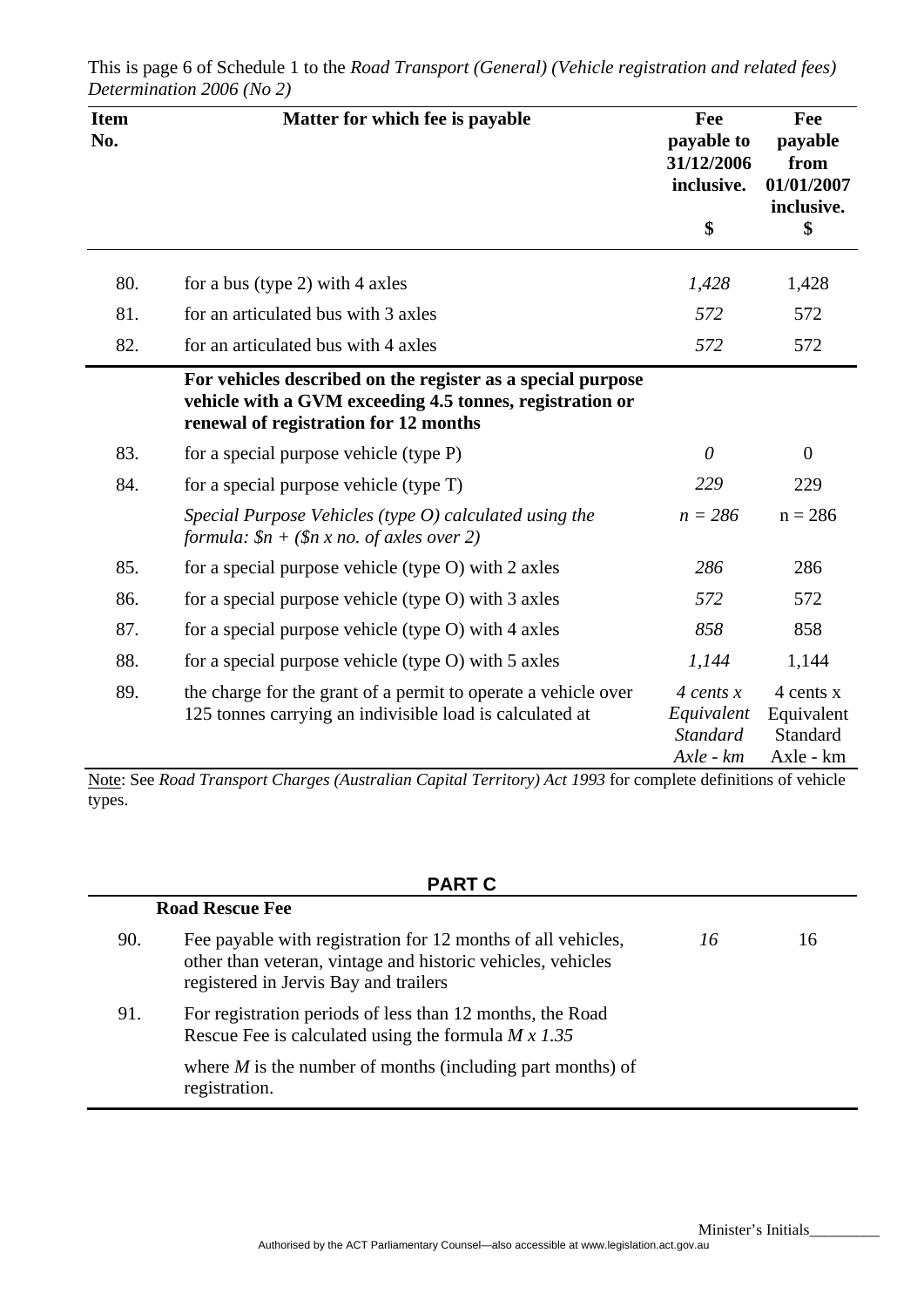| <b>Item</b><br>No. | Matter for which fee is payable                                                                                                                                                            | Fee<br>payable to<br>31/12/2006<br>inclusive. | Fee<br>payable<br>from<br>01/01/2007<br>inclusive. |
|--------------------|--------------------------------------------------------------------------------------------------------------------------------------------------------------------------------------------|-----------------------------------------------|----------------------------------------------------|
|                    |                                                                                                                                                                                            | \$                                            | \$                                                 |
|                    |                                                                                                                                                                                            |                                               |                                                    |
|                    | Administration fees associated with vehicle registration                                                                                                                                   |                                               |                                                    |
| 92.                | Surcharge on registration (not including renewal of<br>registration) for all vehicles, other than trailers and motorbikes,<br>if the vehicle has not previously been registered in the ACT | 64                                            | 64                                                 |
| 93.                | Surcharge on registration (not including renewal of<br>registration) for trailers and motorbikes                                                                                           | 38.50                                         | 38.50                                              |
| 94.                | Surcharge for registration of a vehicle (not including renewal<br>of registration) if the registration has lapsed or been cancelled                                                        | 32.50                                         | 32.50                                              |
| 95.                | Surcharge for short term registration periods (less than 12)<br>months).                                                                                                                   | 25                                            | 25                                                 |
| 96.                | Surcharge for registration periods of less than 12 months, on<br>one eligible vehicle for each holder of a Pensioner Concession<br>Card, Repatriation Health Card, or Health Care Card     | 10                                            | 10                                                 |
|                    | <b>Transfer of registration fees</b>                                                                                                                                                       |                                               |                                                    |
| 97.                | Transfer of registration                                                                                                                                                                   | 28                                            | 28                                                 |
| 98.                | Late fee, additional to the transfer of registration fee, for<br>transfer of registration more than 14 days after acquisition of<br>vehicle                                                | 78                                            | 78                                                 |
|                    | Fee for inspection of vehicle by Government authorised<br>examiners (fee includes GST)                                                                                                     |                                               |                                                    |
| 99.                | Trailers up to 4.5 tonnes GVM                                                                                                                                                              | 27.50                                         | 27.50                                              |
| 100.               | Motorbikes                                                                                                                                                                                 | 37                                            | 37                                                 |
| 101.               | Motor vehicles up to 4.5 tonnes GVM                                                                                                                                                        | 37                                            | 37                                                 |
| 102.               | Trailers more than 4.5 tonnes GVM                                                                                                                                                          | 37                                            | 67                                                 |
| 103.               | Motor vehicles over 4.5 tonnes GVM                                                                                                                                                         | 74.50                                         | 110                                                |
| 104.               | Re-examination of vehicle within one month of full inspection                                                                                                                              | 11.50                                         | 11.50                                              |
| 105.               | Basic identity inspection                                                                                                                                                                  | N/A                                           | 37                                                 |
| 106.               | Complex identity inspection (e.g. for written-off vehicles)                                                                                                                                | $N\!/\!A$                                     | 400                                                |
|                    | <b>Authorised Inspection Scheme fees</b>                                                                                                                                                   |                                               |                                                    |
| 107.               | Authorised examiner course                                                                                                                                                                 | N/A                                           | 250                                                |
| 108.               | Grant or renewal of appointment as an authorised examiner for<br>12 months                                                                                                                 | 119                                           | 119                                                |